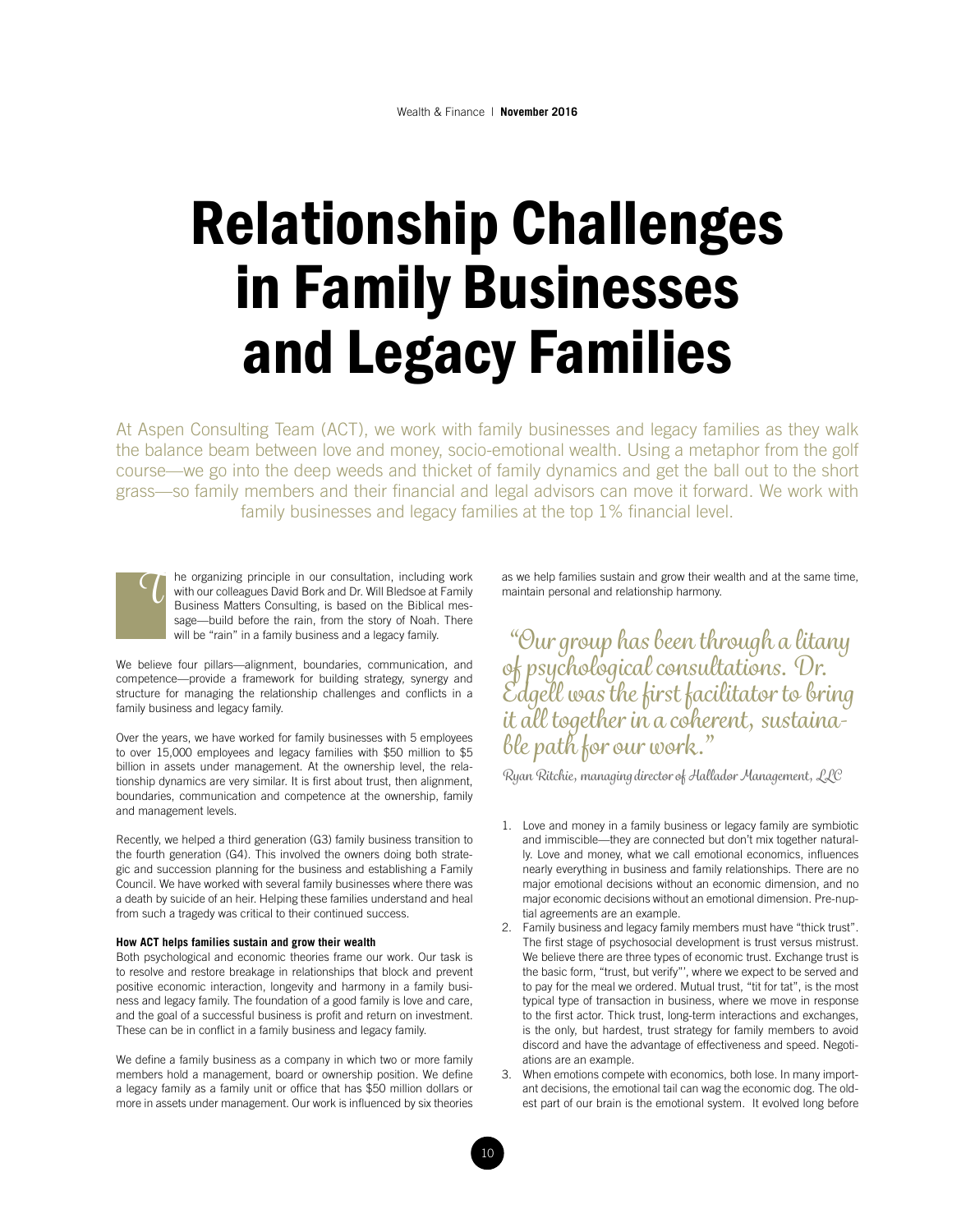#### **Thomas Edward Pyles, MA**

Tom, founder of FLEX Training, LLC, Principal at Aspen Consulting Team, associate at Family Business Matters Consulting, is an executive coach and co-author of MAPS for Men: A Guide for Fathers and Sons and Family Businesses. Tom works with organisations and clients on the importance of connecting physical, spiritual and emotional fitness to reach their highest individual and professional levels.

With a master's in performance psychology, an undergraduate degree in business, Tom has a 25-year career in the food, sport, and health industries and has logged thousands of hours coaching and challenging individuals and companies toward peak performance. Tom is a member of Institute of Coaching Professional Association, International Society for Coaching Psychology and Corporate Health and Wellness Association.

A competitive athlete and Level 1 CrossFit™ trainer, Tom continues to participate in multiple sports events. In his early 40's he was the topranked amateur tennis player in Colorado - and the day he turned fifty - he ran fifty miles. Tom and his wife, Linda, an Academic All-American, live in Denver, CO and are the parents of three daughters.

#### **Edgell Franklin Pyles, PhD**

Edgell, founder of Aspen Consulting Team, LLC and Principal at Family Business Matters Consulting, holds degrees in economics, theology and psychology. He consults with business companies on leadership strategies, particularly succession and with legacy families on the complexities of mixing love and money. He has lectured nationally and internationally, including YPO Forums and CEO Universities, on the relationship between fathers and sons. He is the author of three books including MAPS for Men: A Guide for Fathers and Sons and Family Businesses, author with his son Tom.

Fourth generation business owner Charles S. Luck, IV, wrote, "MAPS for Men is one of the most comprehensive guides to families in business that I have ever seen." Edgell is a Fellow in the American Association of Pastoral Counselors, a Founding Fellow at the Institute of Coaching Professional Association and a member of the Family Firm Institute, Inc.

Edgell won two world championships showing cutting and reined cow horses, and competed in rodeos for many years. Edgell and his wife, Marty, an attorney and managing director at Rocky Mountain Institute, live on a small ranch near Aspen, Colorado.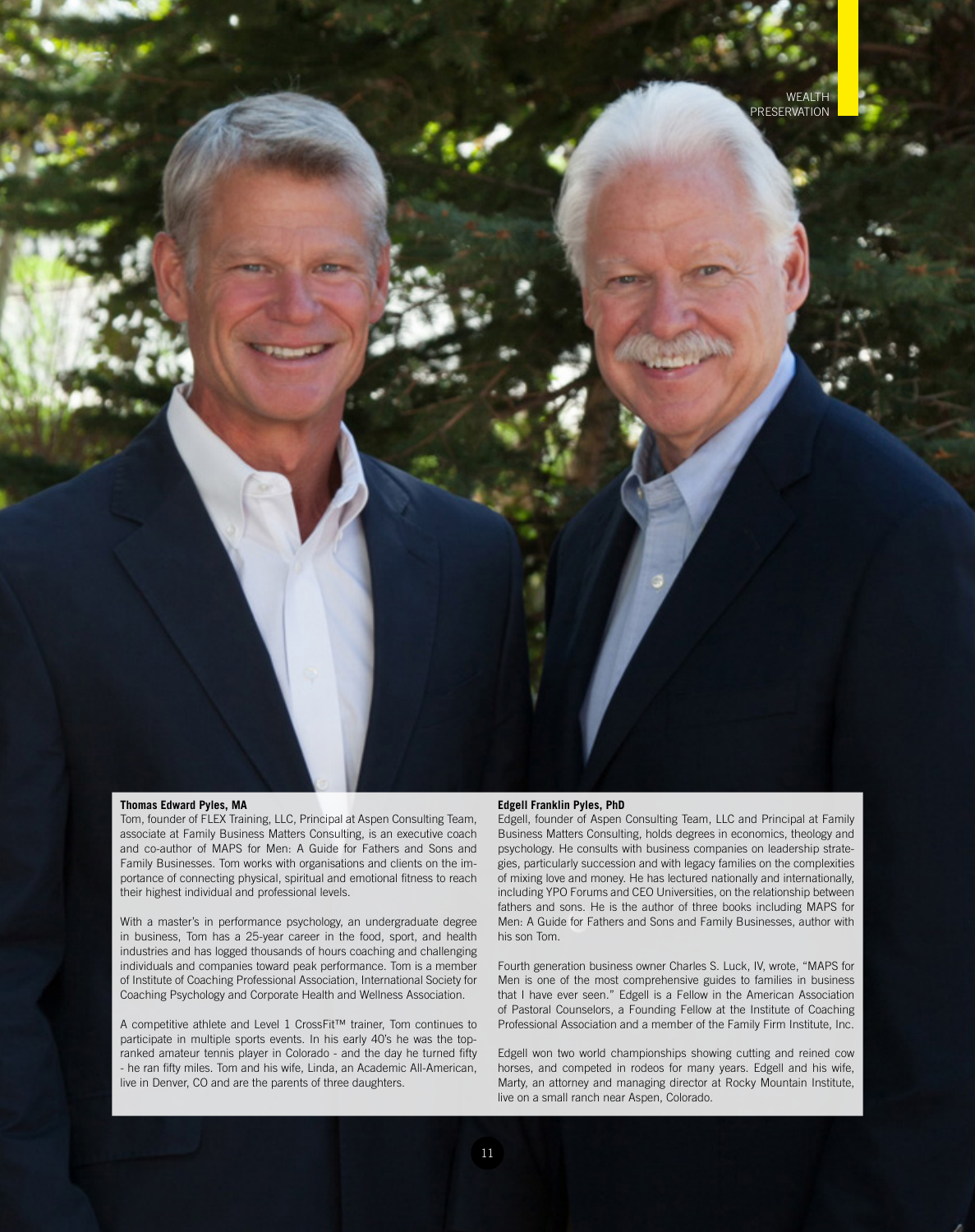#### Wealth & Finance | **November 2016**

our economic system to help us survive. When our emotional system works in a healthy and mature manner it will provide a positive guide to decisions, when it malfunctions in business and economic decisions it will derail productivity, profit and reputation. Succession is an example.

- 4. A healthy endowment effect can turn into an unhealthy entitlement effect if not managed. Nearly every parent wants to endow his or her child with special opportunities. There is a thin line between endowment and entitlement. Entitlement happens when endowment expectations are not clearly defined and managed and financial gifts enable negative behaviours. Addiction is an example.
- 5. Every generation must manage their 'commons'. The Boston Common, the historical park in downtown Boston, is an example of what economists call "the tragedy of the commons". After 200 years of commercial use by many, it was closed because of overuse by a few. Affluent families and family businesses must have agreements on how to grow resources, limit extravagances and avoid rivalries and feuds that divide and destroy the common assets. Family constitutions are an example.
- 6. Parents must identity, understand and manage the dynamics of equality and equity, the 'fairness monster', among their children. Equality is identical apportionment and exact division of quantity. Equity is justice tempered by ethics and division based on contribution and need. One illustration is how the turkey is carved at the dinner table. Equality would mean that everybody would get the same size and type (white/dark meat) of turkey. Equity would mean that the carver would divide the turkey according to needs and perhaps even wants. Balancing these two dynamics in a legacy family requires the Wisdom of Solomon. Gifting and distributions are examples.

## *"Edgell and Tom do a great job."*

*Alex Hardie, managing director of NextG Partners, LLC*

How love and money are mixed for the best possible outcome for families, businesses, and individuals is where the rubber meets the road. Relationships follow predictable, evolutionary life cycles that can either create advantage or discord. For legacy families and family businesses to successfully grow, share and transfer financial assets and social values, attention needs to be given, equally and systematically, to wealth, interpersonal, spiritual and human capital, what we call WISH™ investments.

Family wealth has a history of not surviving beyond the 3rd generation, called "shirtsleeves to shirtsleeves". Dr. John Ward, professor at Kellogg School of Management and co-founder of Family Business Consulting Group, Inc., conducted a study on family business succession. He found that only 30% of family companies survive through the second generation, 13% survive through the third generation and only 3% survive beyond the third generation. Less than 5% continue through appointment of a successor from the next generation.

In one effort to answer the question of why the transfer of wealth in an affluent family is so problematic, Roy Williams and Vic Preisser, authors of Preparing Heirs: Five Steps to a Successful Transition of Family Wealth and Values, interviewed members of families with net worth ranging from \$5 million to over \$1 billion. They asked questions about how the

failed transitions of wealth differed from the successful ones. They found that the involvement of all family members in the decisions about the transition of wealth required both trust and communication skills, which helped avoid the dynamic of parents dictating the future to their children.

Conducting a quantitative assessment, Dr. Michael Morris, along with Roy Williams, Jeffrey Allen, and Ramon Avila, interviewed 209 family business owners from the second and third generations. Their report, "Correlates of Success in Family Business Transitions'" concluded that relationships within the family had the single greatest impact on the successful transition of ownership and wealth: The dominant variable in successful business transition appears to be family relationships. Family business leaders' first priorities should be building trust, encouraging open communication, and fostering shared values among the family members.'

The work of Morris, Williams and Preisser reached the conclusion that the major causes of financial failure have more to do with psychological patterns in the family than with legal, financial or business planning. According to their research, 30% of legacy families are successful in transiting wealth, but 70% lose control of their assets.

- Success rate in legacy families (30%);
- Collapse in trust and communication in the family system (42%);
- Failure of parents to adequately prepare their heirs for creating and managing the wealth (17%);
- Lack of proper governance structure (8%); and
- Insufficient tax and legal planning (3%).

Both financial interest and interpersonal dynamics can be successfully managed when family leaders give systematic attention to the following four areas.

#### **Alignment**

Alignment in a family business and legacy family requires collaboration, coalition and movement to the same target. Family businesses are poised for long-term success when family members, owners, executives and employees have similar values and are united toward the same goals. The best companies are the best aligned. Strategy, purpose and organisational capabilities must be in sync. Without clear alignment family businesses are vulnerable. Even hairline cracks in the family business can widen and invite disaster.

On the one hand, family businesses are the source of family happiness; on the other hand, they can be the source of family heartbreak. Misalignment creates discord, tension and conflict. Alignment creates a process that reinforces the company strategy, increases family and organizational harmony and promotes accountability and profitability. Keep the focus on the business! Its success is what makes other things possible.

#### **Boundaries**

Like a Trefoil clover, family businesses have three components: the family, ownership and enterprise. Boundary skills determine how family members, owners, non-family executives and employees will interface for the advantage of the business. 'Good fences make for good neighbours.' Unclear boundaries are at the root of many of the problems in family business. Boundaries need to be clear and constantly maintained if they are going to do the job for which they were intended. In order to create and maintain good boundaries family business leaders must define roles, responsibilities and accountability for owners, managers and employees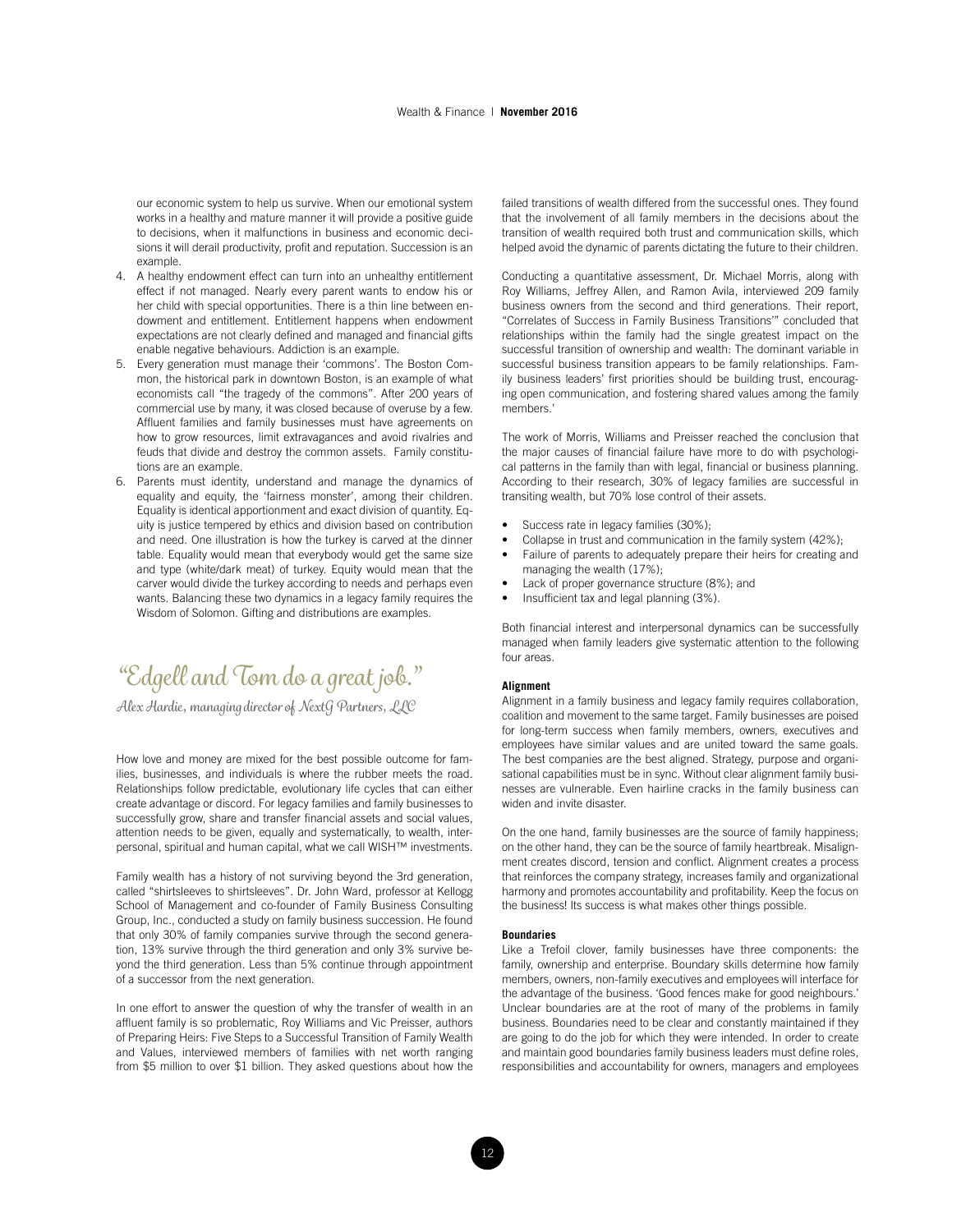and methods for handling certain personal matters. Family members must not meddle in areas for which they do not have responsibility. When a business is large enough to hire family and non-family professionals, use outside advisors, and establish governing boards clear boundaries prevent conflicts of interest.

#### **Communication**

Communication is one of the recurring issues that owners and executives in family business identify as a major obstacle to productivity. In a business with more than 200 employees, about 14% of the working week is wasted because of poor communication between staff and management. In a family business, poor communication can turn into personal and professional conflict. It is a family's ability to manage and resolve conflict that determines its maturity and emotional health. Communication is more than transmission of information; it is the interactional heartbeat of the organisation.

All communication is grounded in relationships. Unless we've been otherwise educated, most of us unconsciously enact styles of communication and conflict we learned in our families and carry them into the workplace. Whether it's resolving relationship issues, confronting challenges, managing conflicts or planning for succession, effective communication skills guarantee that every situation will be addressed and resolved in a thoughtful, deliberate, constructive and comprehensive way. Clear, constructive communication must always be the goal.

#### **Competency**

Competence is about the maturity, fortitude and talent to be an effective leader and team member in the business and successful leader in the family. In a survey of directors serving on boards of family-owned businesses, only 11% reported that the company was effective at developing talent. From those making decisions in the boardroom to those carrying out the day-to-day operations, everyone contributes to the success of the business by knowing how to play his or her position at the highest level. You can't afford people who are doing just OK. You need high performers. Due to the unique and subtle connections in a family business, leadership and employment standards must be clearly defined, established, reinforced, and rewarded (or not) at every level in the company. This is critical in any succession plan and process. The family in business must understand sound business practice and how it is affected by family dynamics. Competency principles and procedures of leadership and employment improve the company culture.

Roles and responsibilities must be consistent with the company strategy and at the same time encourage every employee to have a personal feeling of ownership and investment, to think and act like a leader, and to give their best efforts. This entails attracting, training, retaining and rewarding talent, having the right people in the rights seats and the appropriate family members at the Family Council table.

#### **MAPS for Men, A Guide for Fathers and Sons and Family Businesses (first person – Edgell)**

MAPS for Men, A Guide for Fathers and Sons and Family Businesses (M4M) involves over forty years of studying male psychology and working with professional men, especially around the relationship between fathers and sons. I first presented a paper on this topic in 1995 at the Vienna Chief Executive Organization University.

Tom had a very successful career with a national business before starting his training firm. When Tom, who has a master's in psychology, joined me at ACT, we decided we needed to work on our relationship before we worked with other fathers and sons on their relationships. M4M is one of the results. We are both a little intense and competitive, so it was an interesting and fulfilling process.

MAPS for Men is about how our relationships with our fathers shape much of our self-esteem and professional drive and how this impacts a family business. Interestingly, before writing M4M, I had never worked with a female CEO; since writing M4M I now work with two female CEOs.

#### **Succession planning in a Family Biz**

Succession in a family business is often the greatest challenge and it impacts many people, from family members to employees. We have been and are currently involved deeply in helping family business founders' deal with what we call 'succession anxiety'. David Bork, in his book, Family Business, Risky Business, identified the issue within a family business, "When succession is left to the whims of fate, the family's empire begins to crumble under waves of emotion". There are two succession paths, often walked at the same time, management succession and ownership succession.

On average, succession in a family company happens about every twenty years and can create a flood of anxiety, rumours and speculations. In the best of times, succession is a form of stewardship, where our legacy is not limited to what is accomplished in our lifetime, but extends in the hearts, minds and actions of those who follow us. One measurement, in the words of Ken Blanchard from his book, Lead Like Jesus: Lessons for Everyone from the Greatest Leadership Role Model of All Time, is "how well we have prepared others to carry on after our season of leadership influence is completed".

*"Edgell and Tom weave a tapestry of insight for anyone seriously interested in building family relationship bridges that endure generational transitions."* 

*Dennis Carruth, president of Carruth Properties Company*

The endgame and often the most challenging issue in a family business, is the process of transitioning ownership and management from one generation to another. Ivan Lansberg, co-founder of the Family Firm Institute and author of Succeeding Generations: Realising the Dream of Families in Business, emphasises the central problem, "the lack of succession planning has been identified as one of the most important reasons why many first-generation family firms do not survive their founders." In our work, we address the father-son succession process in a family business as both a management and ownership issue.

Family financial, political and psychological anxieties can be roadblocks and barriers to succession development and execution. John Davis, an expert on family business management and lecturer at Harvard Business School, believes that family elders are appreciated for their wisdom, but not necessarily liked by all the relatives. "Leaders tell me that they have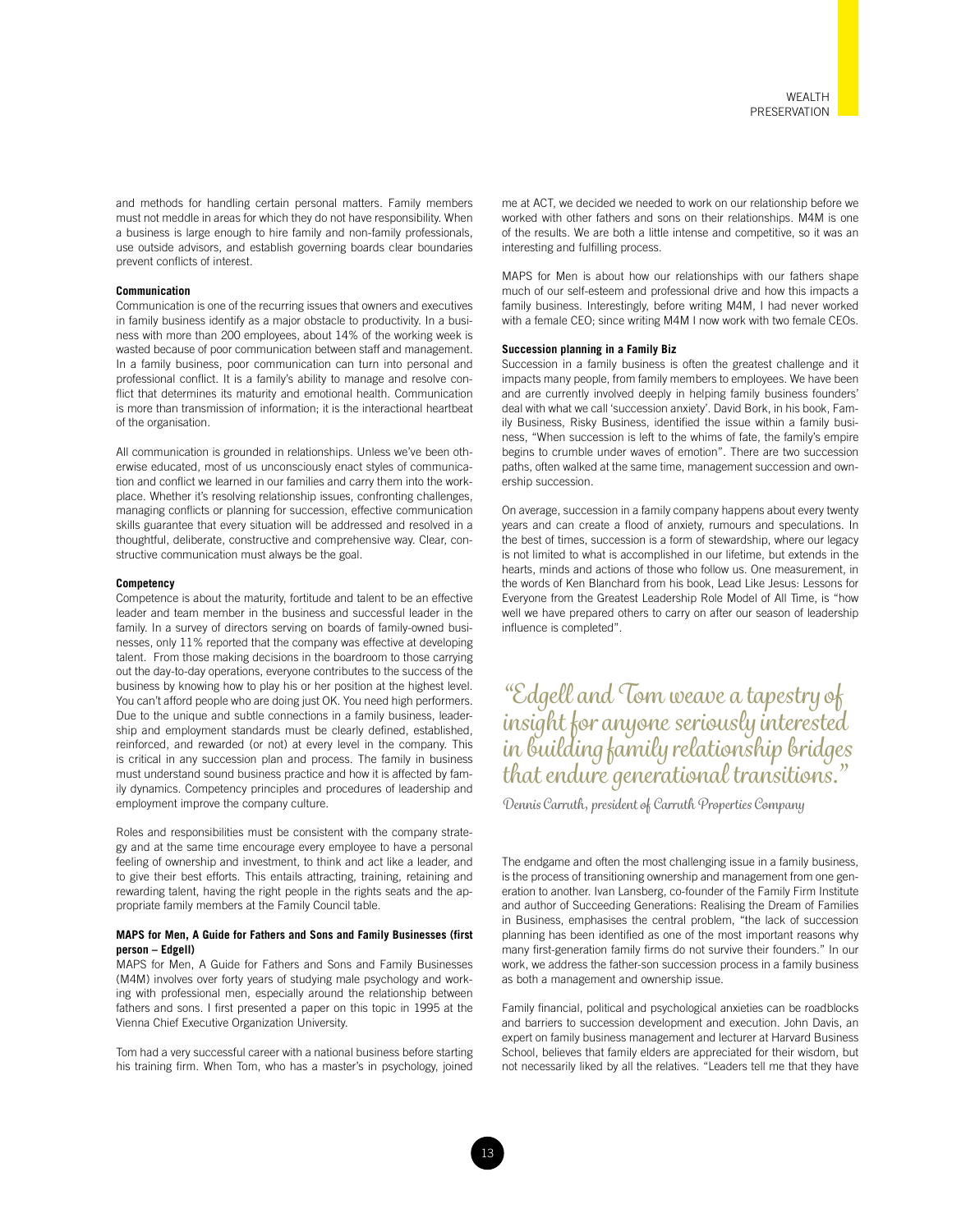a gratifying but tough and often thankless job. Many successful family business leaders tell me that they spend half of their time working to address family and ownership issues and to maintain unity."

It is a guarantee that tension will increase during what John Ward and Denise Kenyou–Rouvinez, in their book, Family Business Key Issues, call the "hot phase" of the succession process because of the intense work of combining emotions and economics. Customers, clients, non-family managers, financial institutions and family members can apply pressure. The tension can cause announcements, solutions and directions to be presented before issues are clearly defined and processed. How important decisions are handled and communicated will depend on the family and company culture developed over many years.

 *"I have worked with Edgell for more than twenty-five years. He has provided counsel to our family, including our two adult sons, and my business and led several seminars for members of our Young Presidents Organization (YPO)."*

*James Light, chairman of Chaffin Light Management Company*

Relationships follow predictable stages that can either create advantage or discord. In healthy families, an endowment effect takes place the day a child is born, we give our children special emotional and economic attention simply because they are our children. When an adult child joins a family business this can carry over into the business in the form of an entitlement effect and a special position that can create tension in the family and the business.

Succession anxiety can come from many directions. The father-son team and their advisors, must manage not only the corporate process but also the relationship dynamics. A basic psychological rule is that the first thing to fall into a void, real or perceived, is anxiety. There are two types of anxiety. Normal anxiety, like fear, is essential to the human condition, proportionate to the threat, and disappears when the risk is adjusted or removed. Neurotic anxiety is unspecific, vague and attacks the core foundation of a person's life.

Rollo May, a minister and one of the best known American existential psychologists, wrote in his book, The Meaning of Anxiety, "Anxiety is the apprehension cued off by a threat to some value that the individual holds essential to his existence." Succession can be a time of anxiety, when a father is measuring how he lived his life and a son is planning how he will live his life. Spouses, siblings, children, employees and customers will often have an emotional and perhaps a financial stake in the process and outcome.

Working together in a family business can be a long trek of personal development and organisational transformation for a father and son. The succession hot phase can be like be a fork in the road or a mousetrap on a major highway. Relationship issues, like entitlement, parentage and nep-

otism, must be understood and managed. The primary skills needed, by both the father and son as they move through this process, are high trust and clear communication around ownership and management issues.

Succession benchmarks are driven by time. The first issue is the transition style of the founder/owner, the second is the selection of the next family business leader, (either family or non-family) and the third is in the task of transitioning resources and power to the next generation.

The first step in the transition and succession process is to define the retirement style of the founder/CEO to overcome a sense of impermanence and indispensability. Harvard Business School Professor, Dr. Jeffrey Sonnenfeld, interviewed executives from over thirty of the best-known corporations for his book, The Hero's Farewell: What Happens When CEOs Retire. He concluded that many chief executives become like folk heroes within their organisation and depart (or not) in four ways.

- Monarchs who do not leave until they are forced out or die
- Generals who leave only when forced out, but plan a return to power
- Governors who rule for a defined term, then pursue other ventures and interests
- Ambassadors who leave willingly, then returns to a high advisor role

It is naturally tempting, but simplistically dangerous, for founding parents to direct, or coerce, their children into the family business or for children to assume a role in the business without maturity and autonomy. Every founder/parent needs to do a realistic assessment of what the business permanence, its economic potential, governance structure and management systems, would look like with one of more of his or her adult children in control.

Many younger generation members grew up in the business, doing summer jobs and listening to business conversations at the dinner table. This does not qualify them for a serious management role in the company. While blood may be a qualification for entry into the family business, adult children must have the following attributes in order to grow and succeed in the business. The founder parent is in charge of filling out the details on this list.

- Character: trust and communication
- Competence: education and performance
- Commitment: loyalty to the company and family

### *"Edgell enriches lives of those he touches in a most profound way."*

*Paul Schorr, Past President, Chief Executives Organization* 

The question of when a family heir should start working in the family business is one we are often asked. There is no obvious answer. The life cycle between a family business leader and his or her adult child will have an impact on the decision.

Psychological development influences the business relationship between a father and son. John A. Davis, co-author of Generation to Generation: Life Cycles of the Family Business, earned a doctorate from Harvard Business School. Renato Tagiuri received his PhD from Harvard and